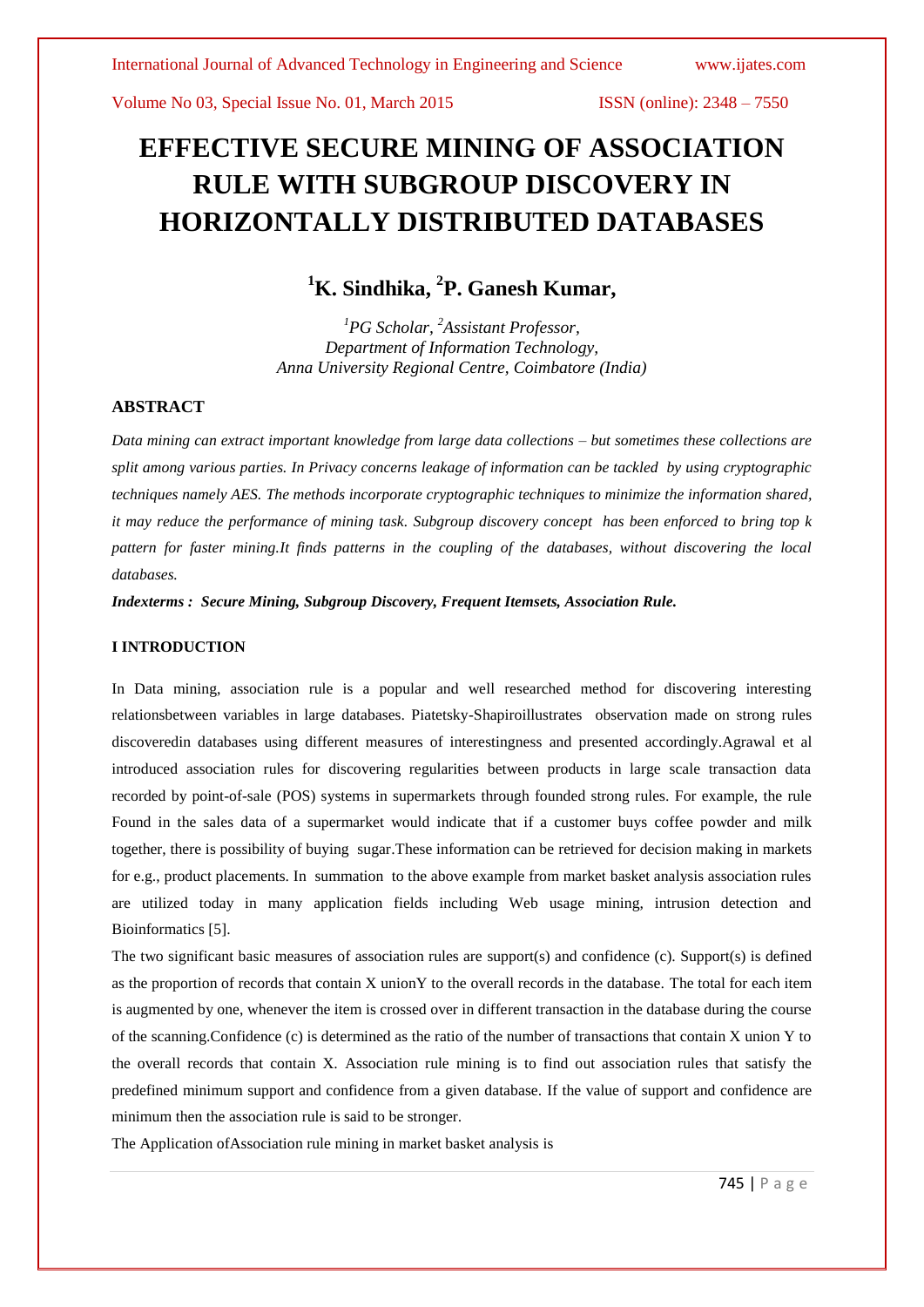#### International Journal of Advanced Technology in Engineering and Science www.ijates.com

#### Volume No 03, Special Issue No. 01, March 2015 ISSN (online): 2348 – 7550

- To observe the point of sales transaction.
- From uses information on what customers buy to provide insights into who they are and why theymake certain purchases.
- To predict the product that occurs together.

Subgroup discovery is a method to identify relations between a dependent variable (target variable) and independent variables. For example, consider the subgroup described by "smoker=true AND family history=positive" for the target variable coronary heart disease=true. Subgroup discovery does not necessarily focus on finding complete relations; instead partial relations, i.e., (small) subgroups with "interesting" characteristics can be sufficient. The discovered subgroup patterns must essentially satisfy two conditions.

- i. Interpretable for the analyst
- ii. It should be interesting with respect to the criteria of the user.

Where the Interestingness is typically defined by a quality function, which can take certain statistical or other user-defined quality criteria into account. Interestingness rely on the characteristics of the user's choice.

#### **II RELATED WORK**

Secure Mining of Association Rules in Horizontally Distributed Databases:A novel protocol UNIFI-KC (Unifying lists of locally Frequent Item sets— Kantarcioglu and Clifton) is based on the Fast Distributed Mining (FDM) Algorithm which is an unsecured distributed version of the Apriori algorithm [1]. The main ingredients in our protocol are two novel secure multi-party algorithms - one that computes the union of private subsets that each of the interacting players hold, and other that checks for the inclusion of an element held by one player in a subset held by another. It offers enhanced privacy with respect to the protocol. It is also simpler and significantly more efficient in terms of communication rounds, communication and computational cost.

A Fast Distributed Algorithm for Mining Association Rules: Fast Distributed Mining of association rule which generates a small number of candidate sets and substantially reduces the number of messages to be passed at mining association rules. The FDM algorithm proceeds as follows: (i) Initialization, (ii) Candidate sets generation, (iii) Local Pruning, (iv) Unifying the candidate item sets, (v) Computing local supports and (vi) Broadcast Mining Results. Main discussion made on two issues first one about the relationship between the effective FDM and distribution of data and another one deals with the support threshold relaxation for possible reduction of message overheads. Some interesting properties between global and local large itemsets are observed. Two powerful pruning techniques are proposed namely global pruning and local pruning which could improve the computation speed at data mining preprocessing task [3].

Privacy Preserving Association Rule Mining in Vertically Partitioned Data :Here the problem of Association Rule Mining where the transaction are distributed across sources were discussed. The two-party algorithm used for efficiently discovering frequent itemsets with minimum support levels, without revealing individual transaction values from either site. By vertically partitioned, each site contains some elements of a transaction. Using the traditional "market basket" example, one site may contain clothing purchases, while another has grocery purchases. Using a key such as credit card number and date, join these to identify relationships between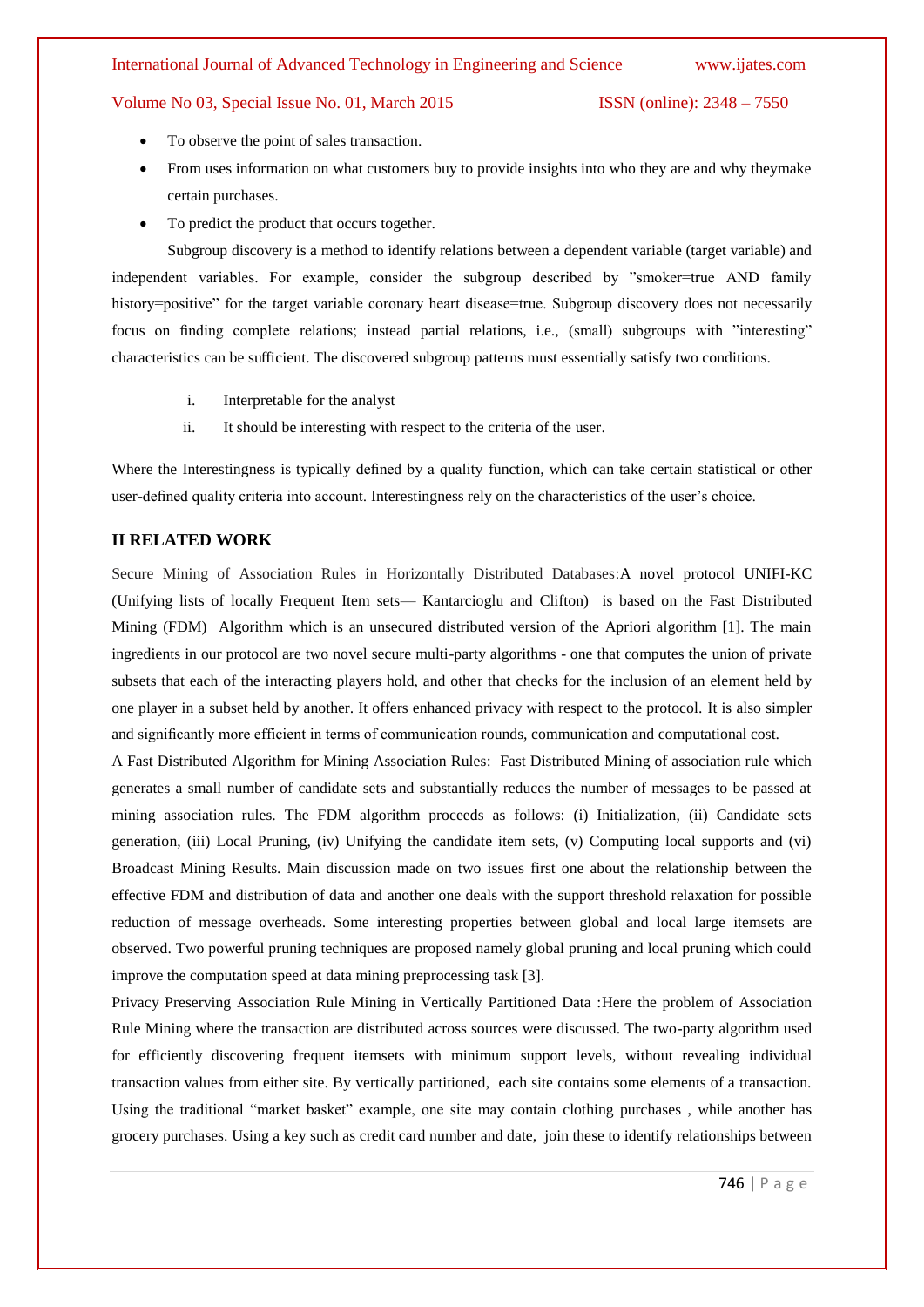#### Volume No 03, Special Issue No. 01, March 2015 ISSN (online): 2348 – 7550

purchases of clothing and groceries. However, this discloses the individual purchases at each site, possibly violating consumer privacy agreements. Other problem is to mine association rules across two databases, where the columns in the table are different sites, splitting each row. One databases is designated the primary and it is the initiator of the protocol. The other databases is the responder. There is a join key present in both databases. The other remaining attributes are present in any onedatabases, but not both. The goal is to find association rule involving attributes other than the join key. Finally, it is necessary to quantify the accuracy and the efficiency of the algorithm, in view of the security restrictions.

Privacy-preserving Distributed Mining of Association Rules on Horizontally Partitioned Data :The overview of Privacy Association Rule Mining has been outlined. The two phases are discovering candidate itemsets and determining which of the candidate itemsets meet the global support/confidence thresholds. The first phase uses commutative encryption where each party carries out encryption for its own frequent itemsets. The encrypted itemsets are then passed to other parties, until all itemsets are encrypted. These are passed to a common party to avoid and eliminate duplicates, and to begin decryption process. These set are then passed to each party, and each party decrypts each itemset. By this cryptographic technique for preventing the leakage of information have been studied [2].

The rest of the paper is organized as follows: In section III the design of the association rule with subgroup discovery is presented and provides the detailed description of modules used in the system. Section IV covers the conclusion part of this paper.

#### **III SYSTEM DESIGN**

The system focuses to build an association rule with cryptographic technique as well as rapid mining through the subgroup discovery technique. The modules of the system design include:

- Collecting the everyday transaction of the customer from various super markets and forming homogenous databases for analysis.
- Building a strong association rule with two significance measure namely minimum support and minimum confidence.
- Cryptographic technique is applied for datasets to perform the mining process in secure manner.
- Subgroup discovery technique is utilized for faster mining which brings top k patterns.

The input datasets are collected from marketing field by the point of sale to generate association rule through apriori algorithm. In this algorithm, the candidate key is generated for pruning the unwanted dataset before scanning the entire databases.

The following figure illustrates the overall work flow of the system: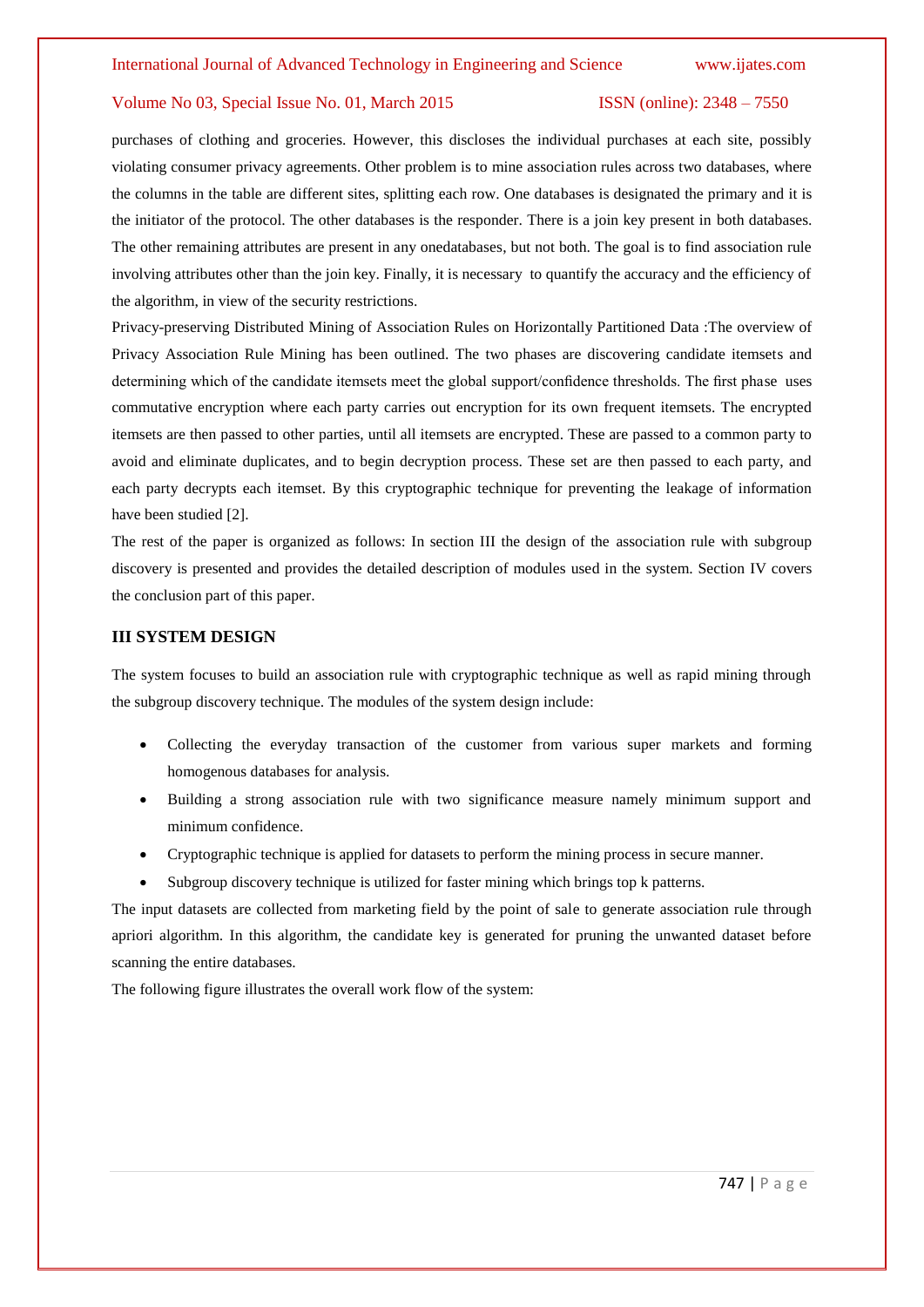Volume No 03, Special Issue No. 01, March 2015 ISSN (online): 2348 – 7550



**Fig. 1: Architecture Diagram**

#### **3.1 Collection of Datasets**

Here the datasets refer to the everyday purchase transaction of customer. The system build the homogenous databases ( same schema with unique entities) to feed the observed transaction data from the point of sale in various market.

#### **3.2 Association Rule Mining**

Association rules are if/then statements that help uncoverrelationships between seemingly unrelated data in a relational database or any other information repository. Anexample association rule "If a customer buysa dozen eggs, he is 80% likely to also purchase milk."By analyzing the data association rules are created forfrequent if/then patterns and using the criteria support andconfidence to identify the most important relationships. Support is an indicating term, it indicates how frequently the items appearin the database. Confidence is an indication of the number of timesthe if/then statements have been found to be true. Some technique used in building the association rule namely Apriori and Fast Distributed Mining Algorithm.

Apriori is designed to operate on databases containing transactions. The Apriori Algorithm is used to findassociations between different sets of data. It is sometimesreferred to as "Market Basket Analysis". Each set of data has a number of items called a transaction. The Apriori algorithm outputs sets of rules that tell us how often items arecontained in sets of data.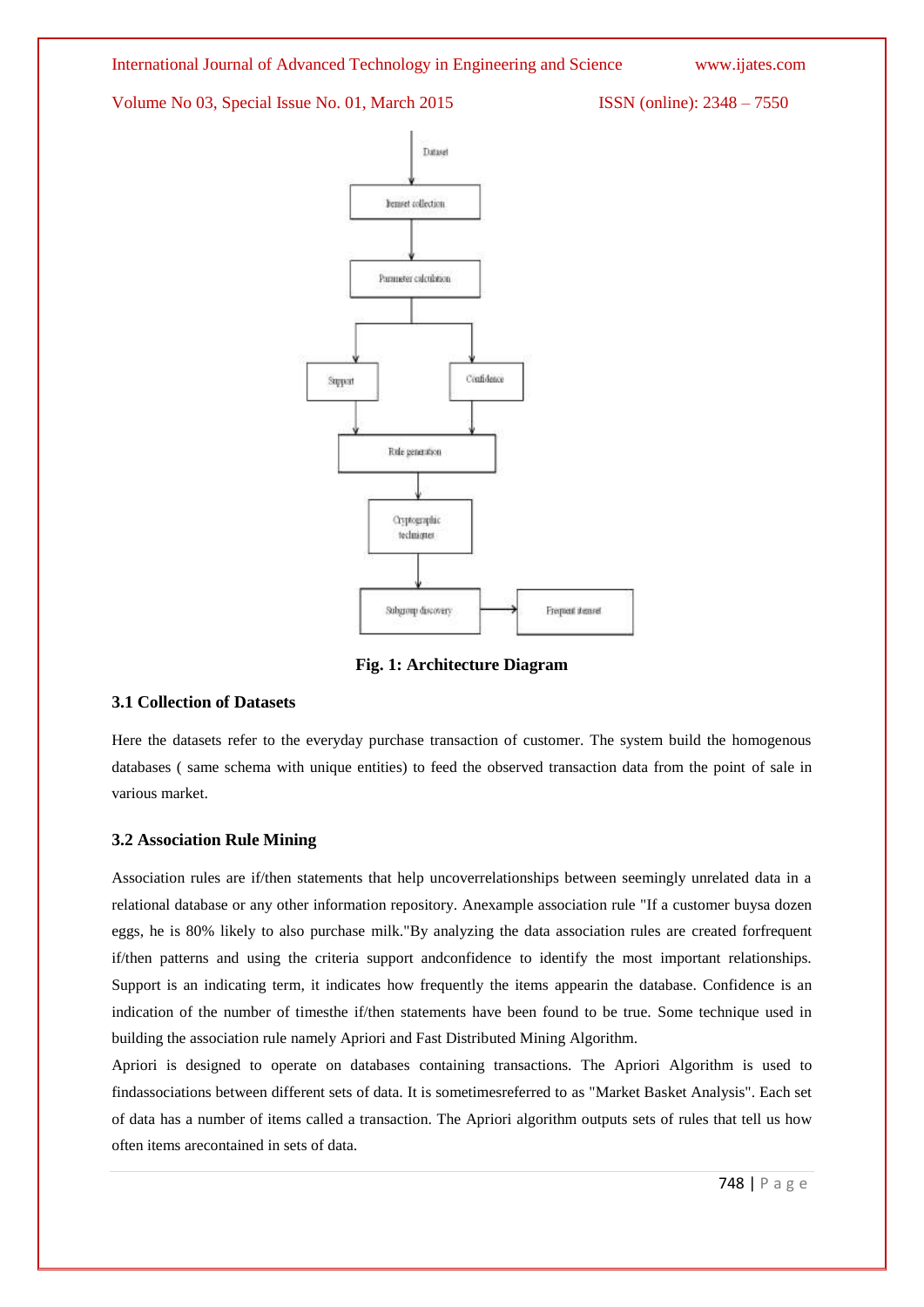#### International Journal of Advanced Technology in Engineering and Science www.ijates.com

#### Volume No 03, Special Issue No. 01, March 2015 ISSN (online): 2348 – 7550

The FDM algorithm proceeds as follows:

- 1. Initialization
- 2. Candidate Sets Generation
- 3. Local Pruning
- 4. Unifying the candidate item sets
- 5. Computing local supports
- 6. Broadcast Mining Results

The two parameters for association rule has been calculated by following formula :

Confidence =Support\_count(AUB) Support\_count(A)

#### **3.3 Advanced Encryption Standard**

AES is not exactly Rijndael where Rijndael supports a larger range of block and keysizes.AES has a fixed block size and has a size of 128-bits and a key size of 128,192,256 bits.AES is a specification for the encryption of electronic data established by the U.S National Institute of Standard and Technology(NIST) in 2001. For analyzing the structure and design of new AES ,the following three criteria were used:

- Resistance against all known attacks.
- Speed as well as code compactness on a wide range of platform.
- Design simplicity along with its similarities and dissimilarities and other symmetric ciphers.

AES algorithm is a symmetric block cipher algorithm that can encrypt(encipher)and decrypt(decipher)the information.AES can encrypt data much faster than Triple DES.AES is included in the ISO/IEC 18033-3 standard.AES ismade available in many different encryption packages,and is one of the first publicly accessible and open cipher approved by National Security Agency(NSA) for top secret information.

AES uses 128 bits blocks and key size of 128,192 or 256 bits. It doesn't have fiesel structure and it is block cipher which consists of 10 rounds with four separate functions namely byte substitution, permutation, arithmetic operation and Xor with a key.

The exact transformations occur as follows: each round consists of four steps:

- Add subkey: A portion of a key unique to this round is XOR with the round result. This operation provides confusion and incorporates the key.
- Byte Substitution: It uses S-box structure similar to DES, substituting each byte of a 128-bit block.
- Shift row: It is a simple permutation operation. For 128 and 192 bit block sizes, row n is shifted left circular  $(n - 1)$  bytes while for 256-bit blocks, row 2 is shifted 1 byte and row 3 and 4 are shifted 3 and 4 bytes, respectively.
- Mix column: The four bytes of every column are mixed in a linear fashion. This involves shifting left and XOR with the round result. These provide both confusion and diffusion.

The following figure illustrates the round involved in the AES algorithm: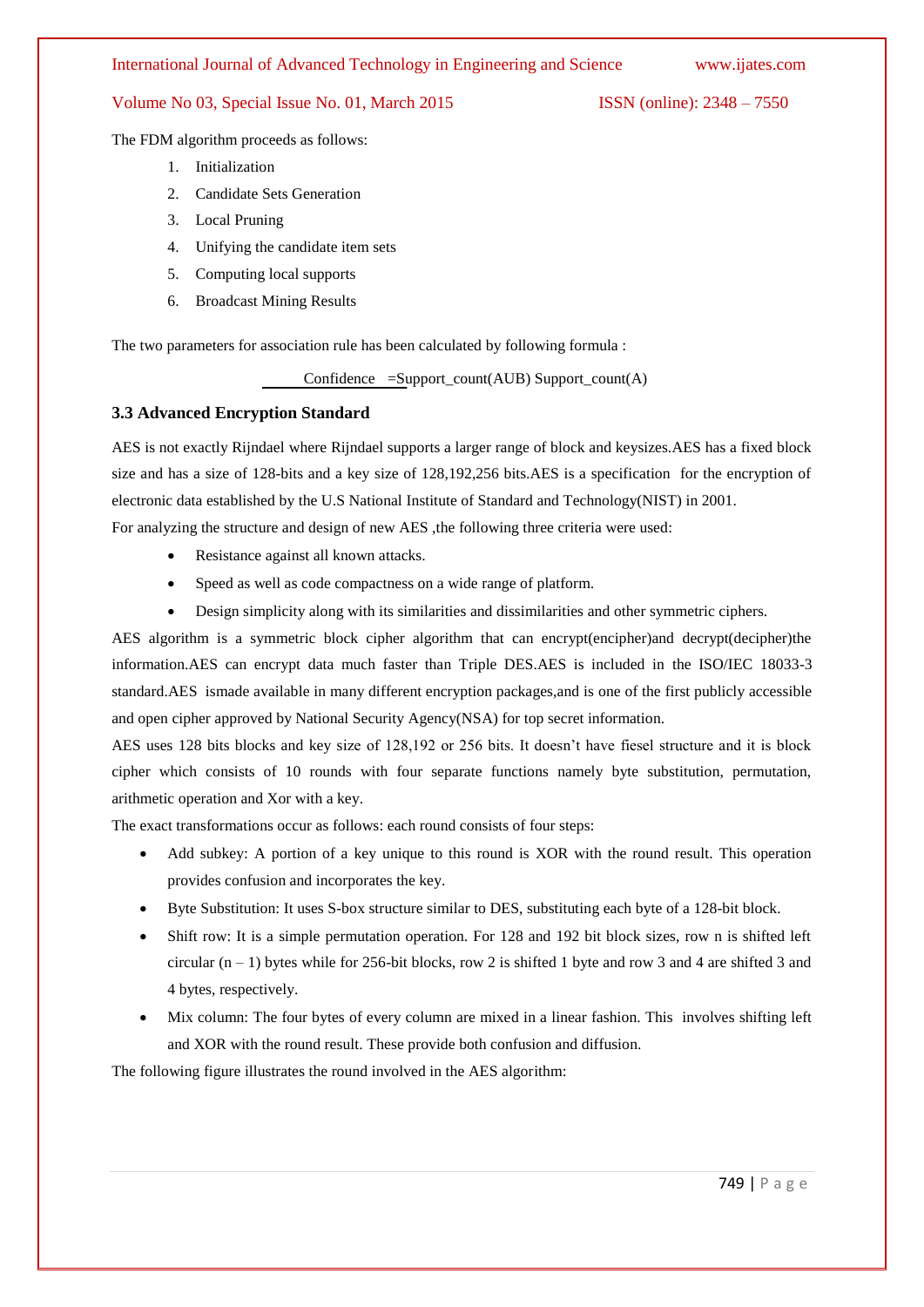International Journal of Advanced Technology in Engineering and Science www.ijates.com

Volume No 03, Special Issue No. 01, March 2015 ISSN (online): 2348 – 7550



**Fig. 2: Round 1 of AES Algorithm**

AES has similar operation for both encryption and decryption where the operation get reserved while implementing decryption.

#### **3.4 Subgroup Discovery**

A subgroup discovery task mainly relies on the following fourproperties: the target variable, the quality function, the subgroup description language and the search strategy. The target variable (e.g., coronary heart disease) may be binary, nominal or numeric. Depending on its type, there are different analytic questions, e.g., we can search for significant deviations of the mean of a numeric target variable. The description language specifies the individuals from the general population belonging to the subgroup. Subgroup descriptionlanguages can be either single-relational or multi-relational. In the case of single-relational propositional languages a subgroup description can be defined as follows: Let  $\Omega_A$ the set of all attributes with an associated domaindom(a) of values. V is defined as the (universal) set of attribute values of the form (a = v),  $a \in \Omega_A$ , v ∈dom(a) [6].

A quality function measures the interestingness of the subgroup mainly based on a statistical evaluation function, such as the the chi-squared statistical test. It is used by the search method to rank the discovered subgroups during search. Then, quality functions can be used to measure the characteristics of the subgroups according to the analytical questions. In the simplest case, one population share is considered, but also several shares (segments) can be used, e.g., segmenting by  $sex = male vs. sex = female$ .

Site 1 initiates the secure calculation of  $|D|$  and  $|D^+|$  and broadcasts the result

*Algorithm 1:*

*INPUT*: length limit L and local databases D1,D2......DS.

site1 creates a local iterator iter and queue  $Q_1$ , site S creates a local queue  $Q_S$ *whilehasnext(iter)do*

site1 calculate and broadcasts  $S_i = next(iter)$ 

site1 generates a random number  $r_i$  uniformly in [0,....M], enqueues $r_i$  in  $Q_i$ , adds its local support ( $[D1+[Si]](1-$ P0)- $|D1-[Si]|P0|$  to r<sub>i</sub>and sends the result(mod M)to site2